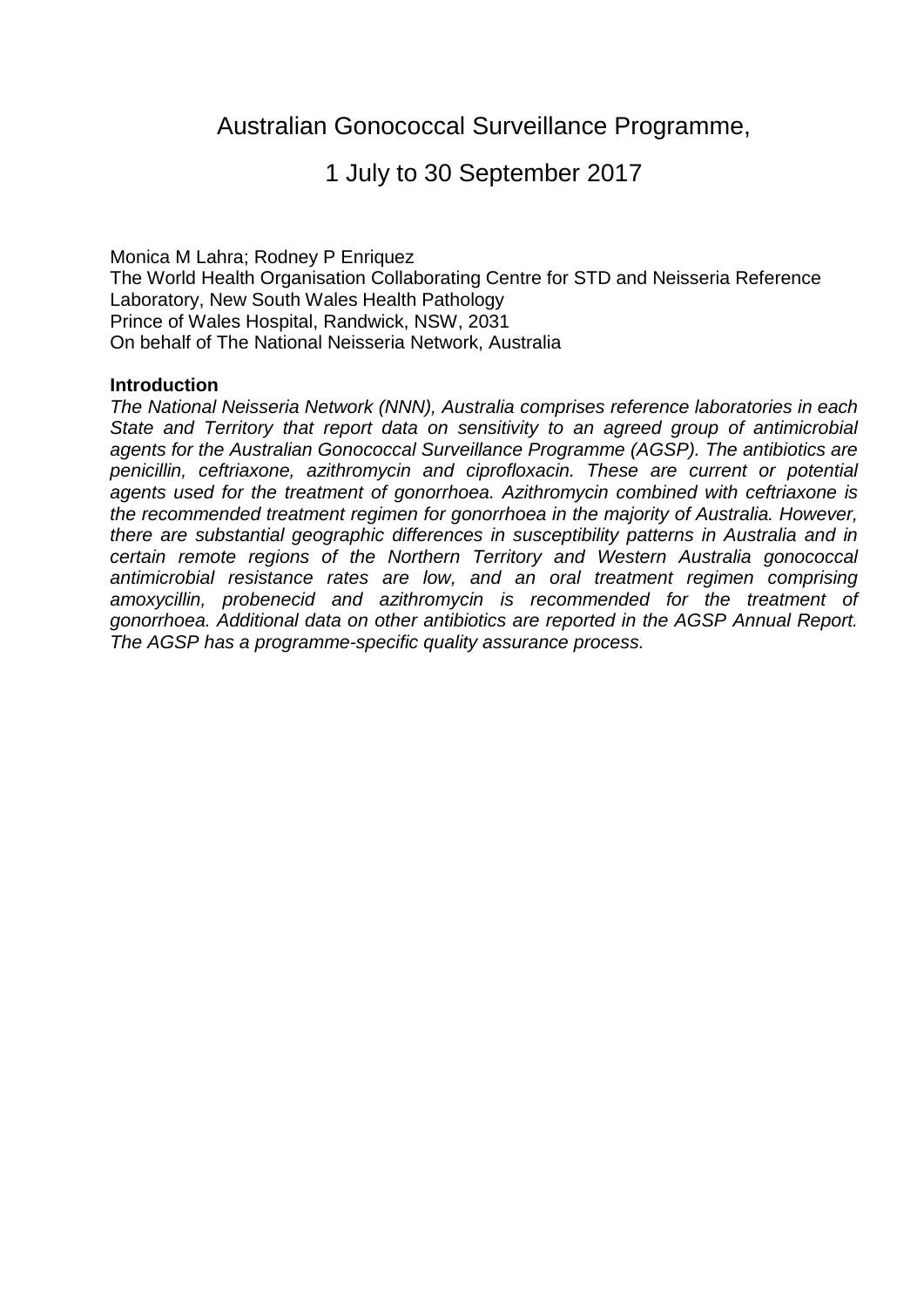## *Results*

A summary of the proportion of isolates with decreased susceptibility to ceftriaxone, and the proportion resistant to azithromycin, penicillin, and ciprofloxacin for Quarter 3 2017 are shown in **Table 1.**

# **Table 1:**

|                                               | <b>Number</b><br><b>of</b><br><b>isolates</b><br>tested | <b>Decreased</b><br><b>Susceptibility</b> |                | <b>Resistance</b>                         |                |                                          |          |                                            |                |  |
|-----------------------------------------------|---------------------------------------------------------|-------------------------------------------|----------------|-------------------------------------------|----------------|------------------------------------------|----------|--------------------------------------------|----------------|--|
| <b>State or</b>                               | $Q3$ ,<br>2017                                          | Ceftriaxone<br><b>MIC</b><br>$≥0.06$ mg/L |                | Azithromycin<br><b>MIC</b><br>$≥1.0$ mg/L |                | Penicillin*<br><b>MIC</b><br>$≥1.0$ mg/L |          | Ciprofloxacin<br><b>MIC</b><br>$≥1.0$ mg/L |                |  |
| <b>Territory</b>                              |                                                         | n                                         | $\frac{0}{0}$  | $\mathsf{n}$                              | $\%$           | $\mathsf{n}$                             | %        | n.                                         | %              |  |
| <b>Australian Capital</b><br><b>Territory</b> | 30                                                      | $\overline{0}$                            | $\overline{0}$ | $\Omega$                                  | $\overline{0}$ | 3                                        | 10.0     | $\overline{7}$                             | 23.3           |  |
| <b>New South Wales</b>                        | 669                                                     | $\overline{2}$                            | 0.3            | 55                                        | 8.2            | 143                                      | 21.4     | 215                                        | 32.1           |  |
| Queensland                                    | 303                                                     | $\overline{2}$                            | 0.7            | 8                                         | 2.6            | 95                                       | 31.4     | 61                                         | 20.1           |  |
| South Australia                               | 91                                                      | $\overline{0}$                            | $\overline{0}$ | 5                                         | 5.5            | 42                                       | 46.2     | 43                                         | 47.3           |  |
| Tasmania                                      | 12                                                      | $\mathbf 0$                               | $\overline{0}$ | $\mathbf{1}$                              | 8.3            | 6                                        | 50.0     | 10                                         | 83.3           |  |
| Victoria                                      | 559                                                     | 23                                        | 4.1            | 73                                        | 13.1           | 152                                      | 27.2     | 166                                        | 29.7           |  |
| Northern Territory<br>Urban & Rural           | $\overline{7}$                                          | $\overline{0}$                            | $\overline{0}$ | $\overline{0}$                            | $\Omega$       | $\overline{0}$                           | $\Omega$ | $\overline{0}$                             | $\overline{0}$ |  |
| Northern Territory<br>Remote                  | 43                                                      | $\overline{0}$                            | 0              | $\overline{0}$                            | $\overline{0}$ | 1                                        | 2.3      | $\overline{2}$                             | 4.7            |  |
| Western Australia<br>Urban & Rural            | 147                                                     | 1                                         | 0.7            | 9                                         | 6.1            | 27                                       | 18.4     | 29                                         | 19.7           |  |
| Western Australia<br>Remote                   | 25                                                      | $\overline{0}$                            | $\overline{0}$ | $\Omega$                                  | $\overline{0}$ | 3                                        | 12.0     | 4                                          | 16.0           |  |
| <b>AUSTRALIA</b>                              | 1886                                                    | 28                                        | 1.5            | 151                                       | 8.0            | 472                                      | 25.0     | 537                                        | 28.5           |  |

### **Table 1: Gonococcal isolates showing decreased susceptibility to ceftriaxone and resistance to azithromycin, penicillin, and ciprofloxacin, Australia, 1 July to 30 September 2017, by State or Territory**

\* Penicillin resistance includes MIC value of ≥1.0 mg/L, or penicillinase production.

In the third quarter of 2017 the proportion of isolates with ceftriaxone decreased susceptibility in Australia was 1.5%, slightly higher than the second quarter of 2017, but slightly lower than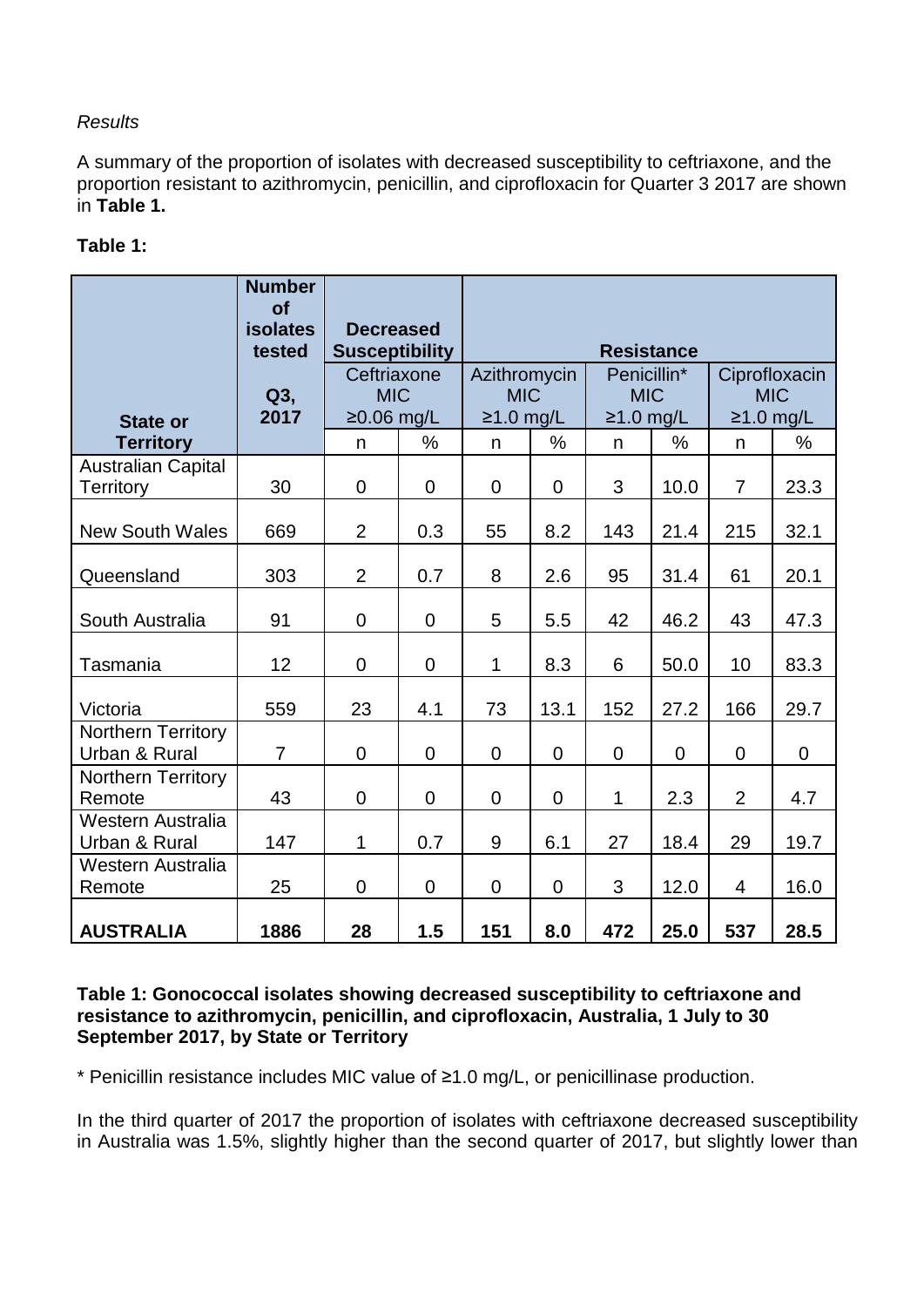the annual proportion for 2016 (1.7%).  $^{(1)}$  $^{(1)}$  $^{(1)}$  There was one isolate, from New South Wales, with an MIC of 0.50 mg/L, the highest MIC determined since 2013.

The category of ceftriaxone decreased susceptibility as reported by the AGSP includes the MIC values 0.06 and ≥0.125 mg/L, and the national trend since 2011 is shown in **Table 2.**

| <b>Ceftriaxone</b><br>MIC mg/L | 2011  | 2012  | 2013     | 2014  | 2015  | 2016  | 2017<br>Q1 | 2017<br>Q <sub>2</sub> | 2017<br>Q <sub>3</sub> |
|--------------------------------|-------|-------|----------|-------|-------|-------|------------|------------------------|------------------------|
| 0.06                           | 3.20% | 4.10% | 8.20%    | 4.80% | 1.70% | .65%  | 1.20%      | 1.20%                  | 1.50%                  |
| ≥0.125                         | 0.10% | 0.30% | $0.60\%$ | 0.60% | 0.10% | 0.05% |            | 0.10%                  | 0.05%                  |

### **Table 2: Percentage of gonococcal isolates with decreased susceptibility to ceftriaxone MIC 0.06 and ≥0.125 mg/L, Australia, 2011 to 2016, and 1 July to 30 September 2017.**

A summary of strains with ceftriaxone decreased susceptibility and that were penicillin and ciprofloxacin resistant, or isolated from extra genital sites (rectal and pharyngeal) for Quarter 3, 2017 by state or territory, and by sex (male/female) are shown in **Table 3.**

| Strains with ceftriaxone decreased susceptibility (CRO DS) |                |                           |             |                |                |                |                |                               |                |  |
|------------------------------------------------------------|----------------|---------------------------|-------------|----------------|----------------|----------------|----------------|-------------------------------|----------------|--|
| <b>State or Territory</b>                                  | <b>Total</b>   | Pen $R +$<br><b>Cip R</b> |             | <b>Males</b>   |                | <b>Females</b> |                | <b>Extra</b><br>genital sites |                |  |
|                                                            |                | n                         | $\%$        | n              | %              | n              | $\%$           | n                             | %              |  |
| <b>Australian Capital</b><br><b>Territory</b>              | 0              | $\overline{0}$            | $\mathbf 0$ | $\overline{0}$ | 0              | 0              | $\overline{0}$ | 0                             | 0              |  |
| <b>New South Wales</b>                                     | $\overline{2}$ | $\overline{2}$            | 100         | $\overline{2}$ | 100            | 0              | 0              | 1                             | 50             |  |
| Queensland                                                 | $\overline{2}$ | 1                         | 50          | 1              | 50             | 1              | 50             | $\overline{0}$                | $\Omega$       |  |
| South Australia                                            | 0              | $\Omega$                  | 0           | $\Omega$       | $\overline{0}$ | 0              | $\overline{0}$ | $\overline{0}$                | $\Omega$       |  |
| Tasmania                                                   | $\Omega$       | $\Omega$                  | $\Omega$    | $\Omega$       | $\Omega$       | $\Omega$       | $\Omega$       | $\Omega$                      | $\Omega$       |  |
| Victoria                                                   | 23             | 18                        | 78          | 19             | 83             | 4              | 17             | 9                             | 39             |  |
| <b>Northern Territory</b><br>Urban & Rural                 | 0              | $\overline{0}$            | 0           | $\overline{0}$ | $\overline{0}$ | 0              | 0              | $\overline{0}$                | 0              |  |
| <b>Northern Territory</b><br>Remote                        | 0              | $\Omega$                  | $\Omega$    | $\Omega$       | $\overline{0}$ | $\Omega$       | $\Omega$       | $\overline{0}$                | 0              |  |
| Western Australia<br>Urban & Rural                         | 1              | 1                         | 100         | 1              | 100            | $\Omega$       | 0              | 0                             | $\overline{0}$ |  |
| <b>Western Australia</b><br>Remote                         | 0              | $\Omega$                  | $\Omega$    | $\Omega$       | $\overline{0}$ | $\overline{0}$ | $\Omega$       | $\overline{0}$                | 0              |  |
| <b>AUSTRALIA</b>                                           | 28             | 22                        | 78.6        | 23             | 82.1           | 5              | 17.9           | 10                            | 35.7           |  |